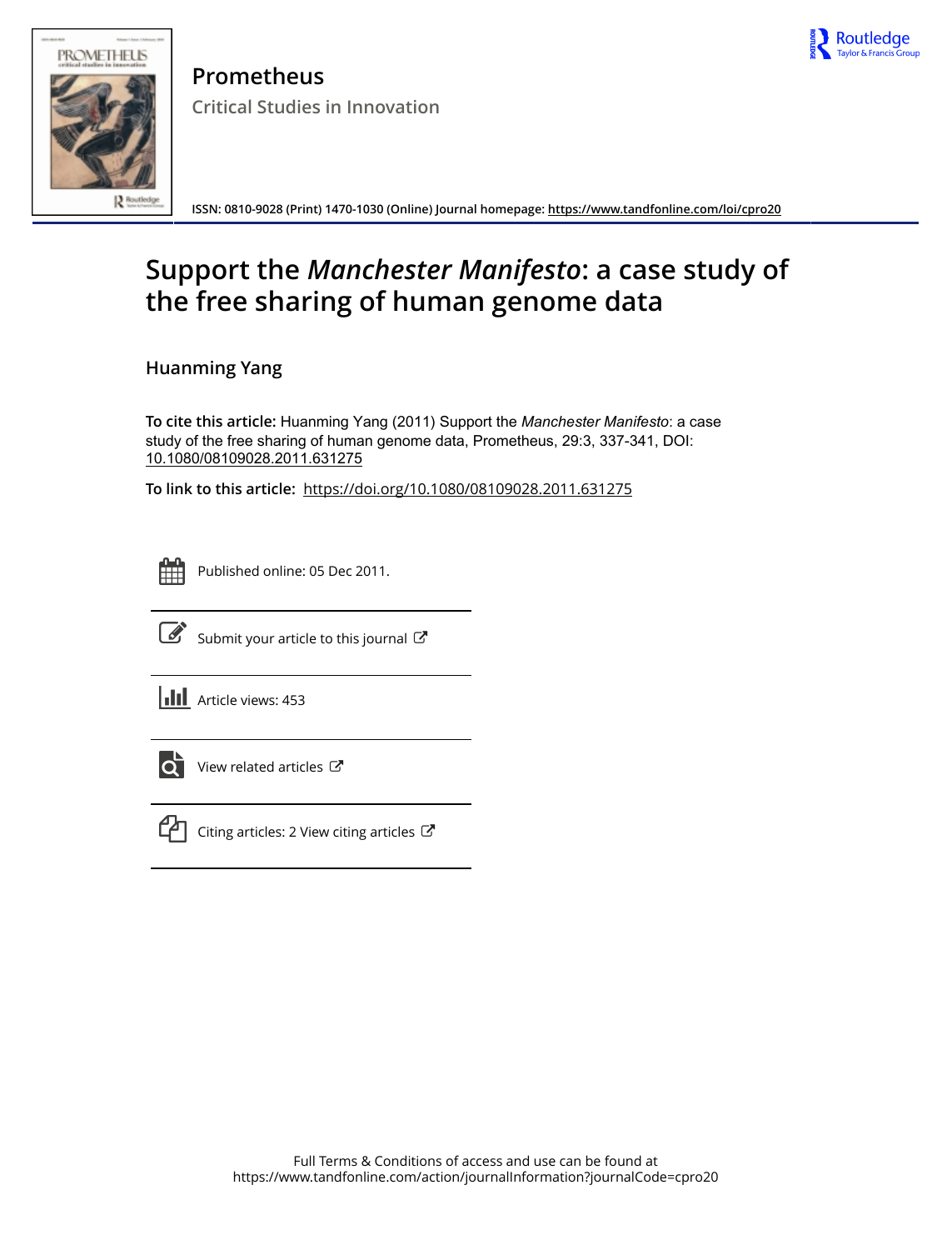## **RESPONSE**

## Support the Manchester Manifesto: a case study of the free sharing of human genome data

Huanming Yang\*

BGI, Beijing, China

Professor Huanming Yang is co-founder and president of BGI Shenzhen (formally the Beijing Institute of Genomics). BGI made China's contribution to the human genome project. From 1% of the human genome project, it is now a key player in many of the world's megasequencing projects. Professor Yang also has a strong interest in bioethics and society. He is a former member of UNE-SCO's international bioethics committee and has recently been appointed to President Obama's international research panel of the presidential commission for the study of bioethical issues.

The issue of the 'ownership of science' raised by the Manchester Manifesto is the right issue raised by the right people, at the right time – at least in the field of biomedicine. I would like to present the ownership of the human genome data and their free sharing as a case study in discussing the ownership of science.

The human genome project (HGP) will go down in history as one of the most important projects ever in biomedicine. Because of its research scale, heavy cost and significant impact, it has raised serious issues relating to the ownership of science and human genome information. However, thanks to the efforts of the human genome sequencing consortium, as well as its sponsors and supporters, a brilliant example was set for future international collaborations and how to balance intellectual property rights and innovation.

First, following the spirit of the HGP – 'owned by all, conducted by all, shared by all' (Muzny *et al.*, 2006) – it has been generally acknowledged that the human genome is the common heritage of mankind, at least symbolically (UNESCO, 1997). The HGP is undoubtedly a scientific project, and the ownership of the HGP is therefore crucial to the ownership of science.

Who should do the science of the HGP? The HGP was initiated by scientists in the US, the UK and other developed countries. I, personally, would like to take this opportunity to thank the HGP consortium for accepting China, then and now a developing country, into the project, especially as the work was already well underway in other countries, and China was way behind the curve. China might well not have been accepted because it had not proved itself, or more correctly, had not yet

ISSN 0810-9028 print/ISSN 1470-1030 online

http://dx.doi.org/10.1080/08109028.2011.631275

http://www.tandfonline.com

<sup>\*</sup>Email: yanghm@genomics.org.cn

2011 Taylor & Francis

All views and opinions expressed in this article are the views of the author and are not the views of Taylor & Francis, its agents and its licensors.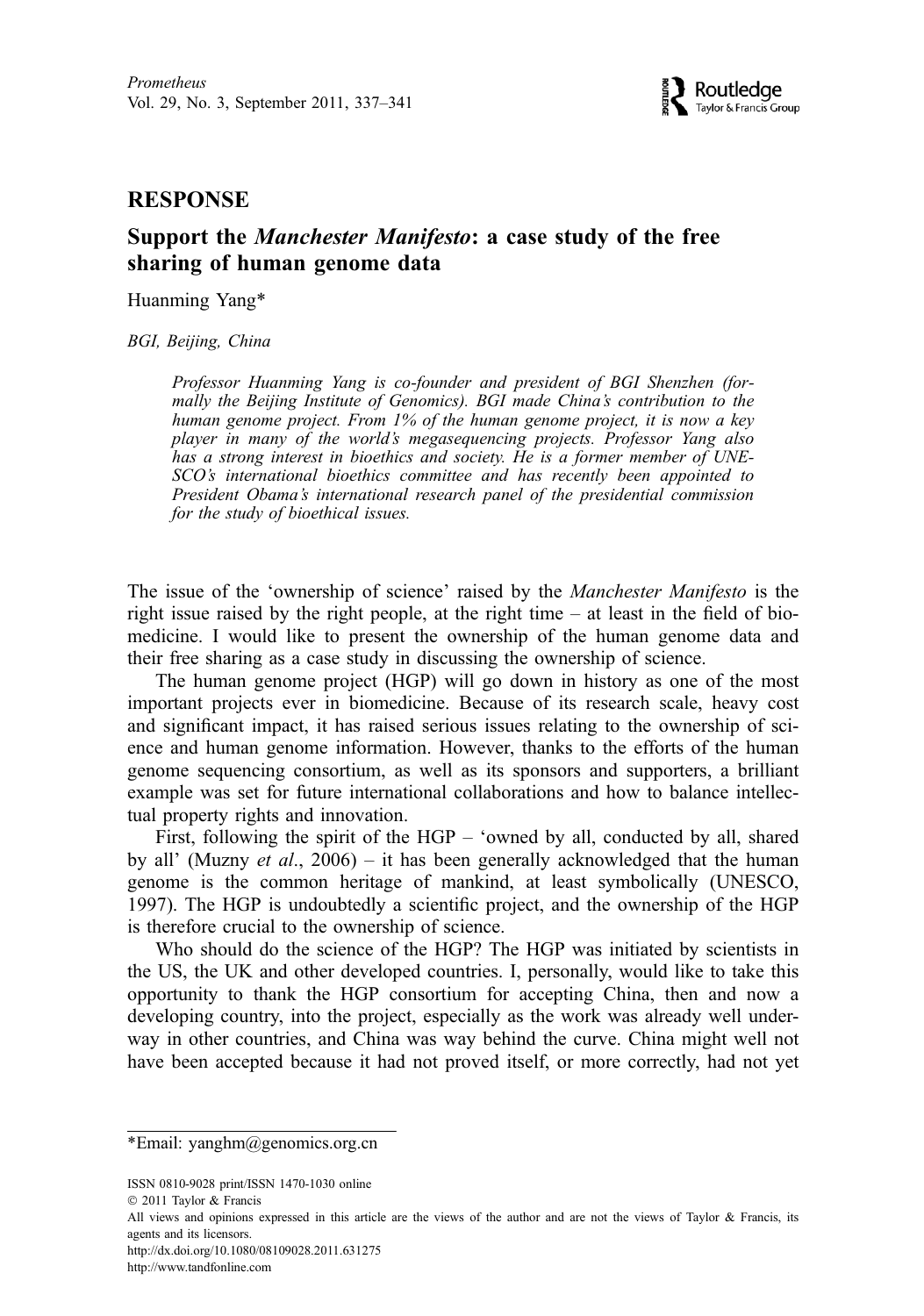had the opportunity to prove itself in such a great scientific undertaking. The acceptance of China by the HGP was the beginning of a changing international landscape of scientific collaboration. Science should be done by all, and big science should be done by vast and inclusive collaboration, including those countries that might be judged to be lagging behind by the usual historic and economic measures.

As stated by the *Manchester Manifesto*, the HGP was not anti intellectual property rights (IPR), but it did question to what extent IPR have been helpful in the delivery of important public goods and services that are essential for human advancement, and what changes should be made to correct any shortcomings. At that time, genes were patentable, and subsequently, a significant proportion of identified human genes were patented, including many fragmented, incompletely sequenced genes lacking any characterization of the gene function.

The formulation of the Bermuda Rules (US Department of Energy Office of Science, 1996) for the release of all scientific data immediately for free use by all people marked a milestone in the debate on the ownership of science. It was the first time that, no matter how much funding and effort was contributed, achievements had to be freely shared with others. To some, the agreement might have been dismissed as just the ideals of scientists, but its product has been crucial to mankind. It is upstream of many things, the fundamental bedrock, and it marked the beginning of a biotech, bioindustry and bioeconomy throughout the world.

The immediate release and free sharing of the human genome data placed all countries, both rich and the poor, both developed and developing, at a similar starting point in the developing bioindustry. We all have reasons to sing the praises of the HGP, not only for its contribution to science, but also for its attitude towards the ownership of science. My perspective at the time regarding the free sharing of this data was simple: I was not interested in what group of people would gain the credit for it. I was deeply impressed by a poster in the Sanger Institute at the time, which read: 'Human genome, to buy it, or to get it free?'.

There is no denying the fierce debate about the ownership of the human genome. Take as just one example, one argument that made it very difficult for me to persuade the relevant authorities in China to support joining the HGP: if the HGP consortium failed and we finally all had to pay to access the human genome sequence data, why should China pay for nothing? If the HGP consortium won, the human genome sequence data would be free to all, so why should China pay?

However, there was another argument: gene patenting and the potential to sell sequencing data were the crocks of gold at the end of the genomics research rainbow. This was especially tempting for China at that time since China had begun to show its potential in many areas and was drawn to the idea of you patent the human genes: China will patent the rice genes, or you charge for using the human genome database: China will charge for using the rice genome database. According to this argument, China should have supported those opposed to free sharing. This was a common argument put to my own institute, the BGI, which has subsequently grown to become one of the biggest genomics research centres in the world. We all understand that history goes in its own way. No matter what choices you make before an event, they will not determine what happens. However, I announced at the beginning of applying to join the HGP: 'We are on your side by joining you!'. BGI was actually born out of the HGP.

We have therefore changed history together. Together we have won. China joined the effort to protect the human genome, and also to protect the ownership of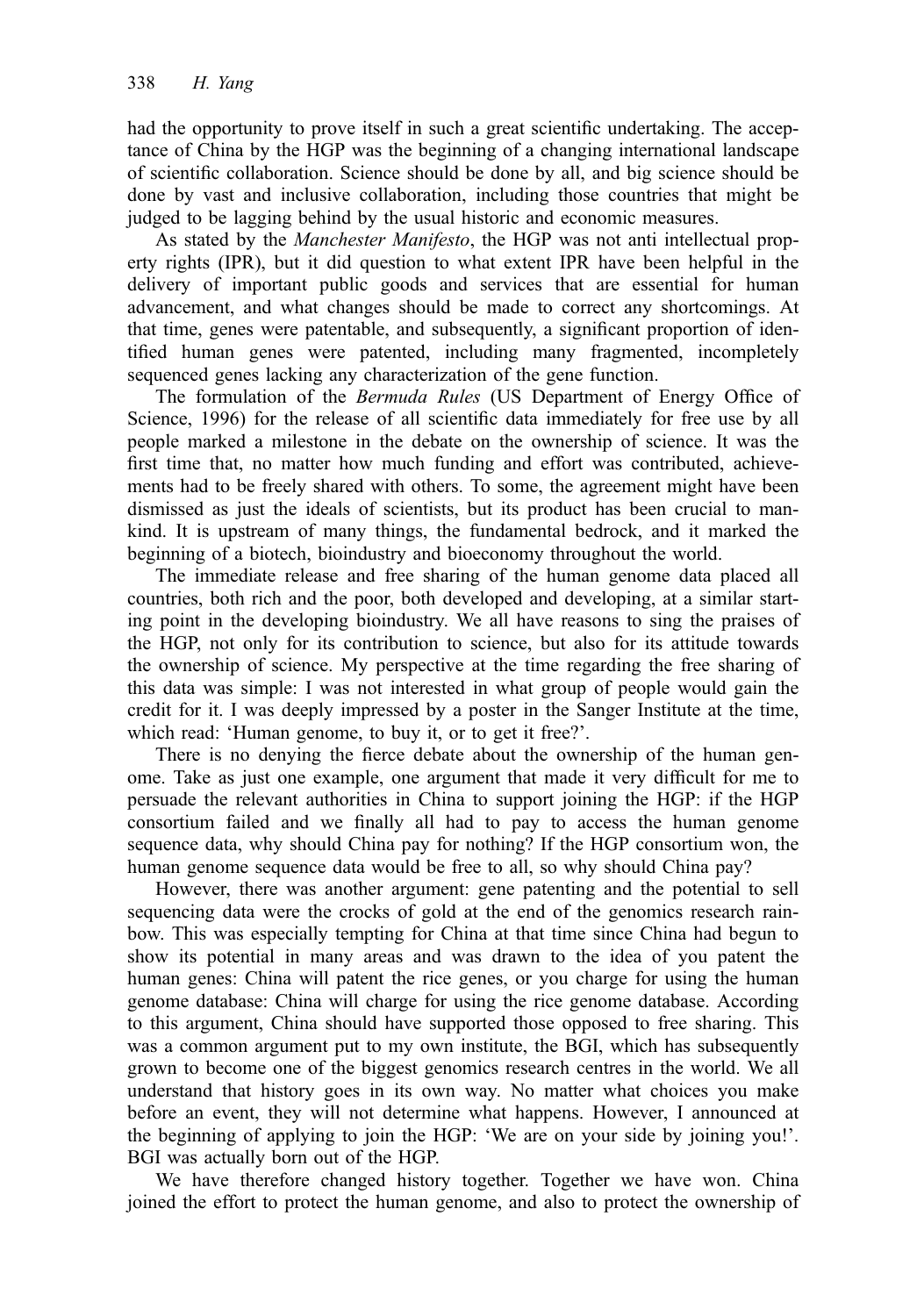science. China contributed greatly to the Statement on Free Availability of Human Genome Data (UNESCO, 2000), supporting the HGP consortium. This was followed by the G8 Communique (G8 Information Center, 2000), which stated that the HGP was 'critically important for all humanity'. It called for 'the further rapid release of all raw fundamental data on human DNA sequence as such'. The United Nations Millennium Declaration (The General Assembly, 2000) followed, promising 'free access to information on the human genome sequence'.

I wish to give another example, that of the rice genome project carried out by the BGI and its collaborators (Yu et al., 2002). In the spirit of HGP, all the sequence data were released for free sharing. Globally, there was historically much more research carried out on wheat, a crop of equal important to rice, than on rice. However, there is now much more research carried on rice than on wheat, obvious evidence that the research on rice was promoted by the free sharing of the rice genome data (Figure 1). This phenomenon is even more evident in developing countries; before 2002, almost the same amount of research was carried out on both rice and wheat in these countries. Since the free sharing of the rice genome (Figure 2), research is more focused on rice than on wheat. The reason is not because of more funding of rice research by the economically emerging entities, but because of cloned genes and the quantitative trait loci (QTL) of rice, created by taking advantage of the rice genome sequence being freely available to all (Figure 3).

Many people have been worried that the 'free lunch' of genome sequences would reduce the interest in investment by governmental funding agencies and the private sector. It is true that BGI has had a difficult time in the past getting funding for sequencing projects because many colleagues successfully convinced the government that this kind of free lunch should be offered by the rich countries and a country like China should just wait and take it. Their argument was that China should not be stupid enough to pay for it.

Fortunately, history has proved them wrong. The Manifesto asserts: 'It is frequently said that the strengthening of IPR is always good and is essential for



Figure 1. The impact of free sharing of the rice genome sequence data on global rice research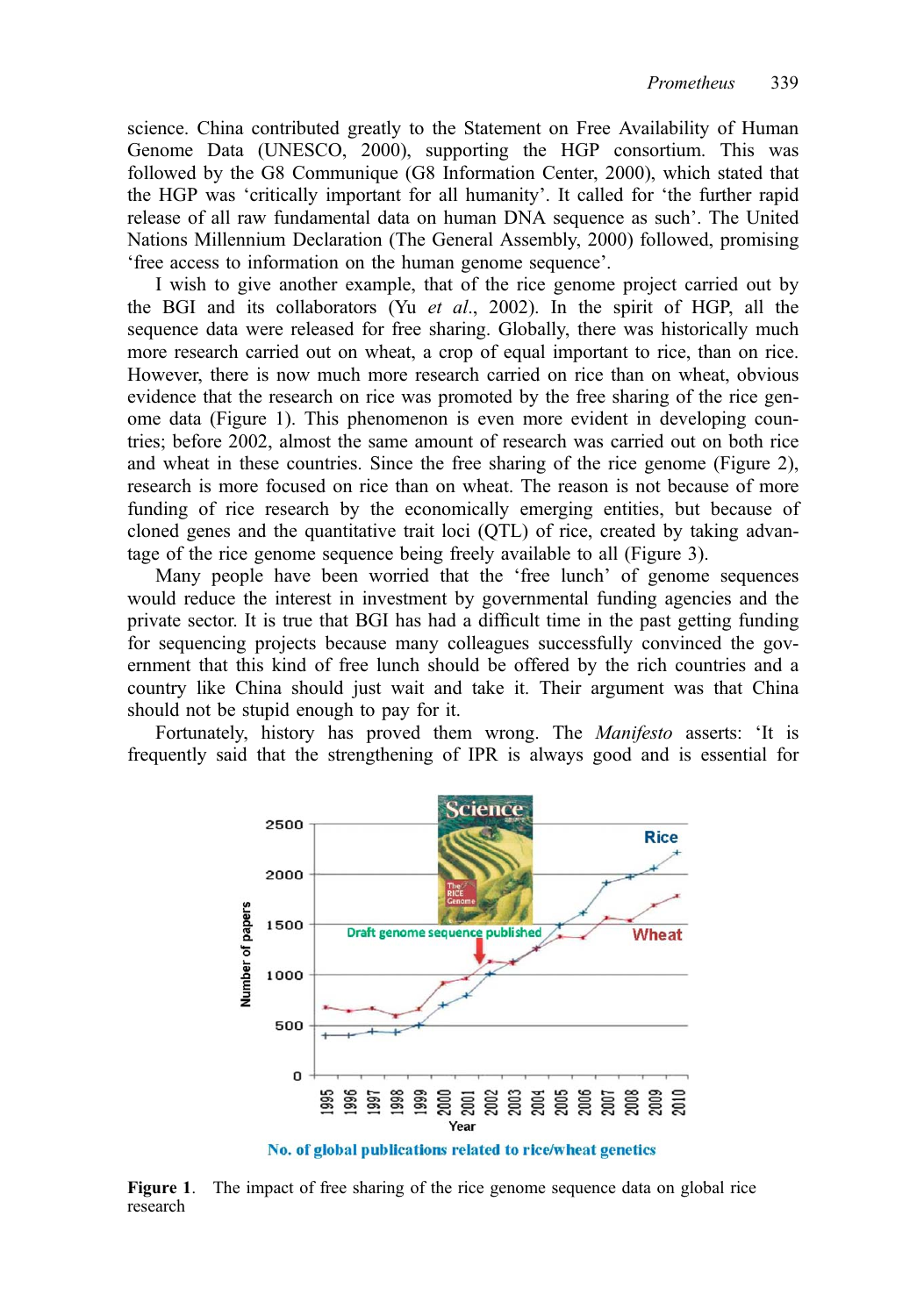

Figure 2. The impact of free sharing of the rice genome sequence data on rice research in developing countries



Figure 3. The scientific basis of the impact of free sharing of rice genome sequence data on rice research

promoting innovation. But actually some evidence points the other way'. The archetypal example of this is again in the field of genomics where shared by all has not delayed the development of the field. Instead, it has unleashed a revolution and sequencing boom. With the advent of new generations of sequencing technology, genomics has developed into one of the most prosperous fields of science. BGI has grown into the world's biggest sequencing centre, and has an ambitious mission to 'sequence every (living) thing on Earth and everybody in the world' through its stated goals of promoting widespread international collaboration and free sharing of data.